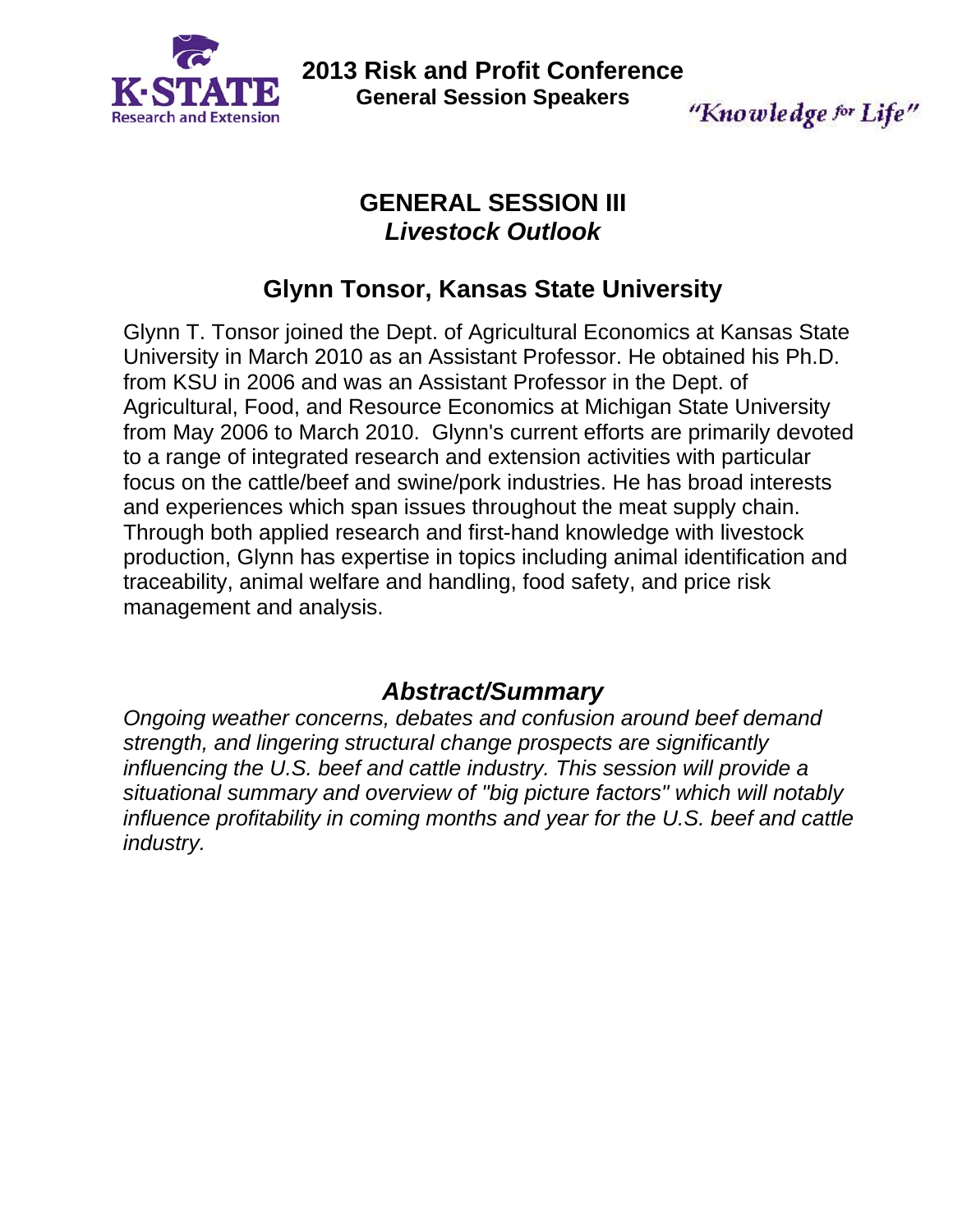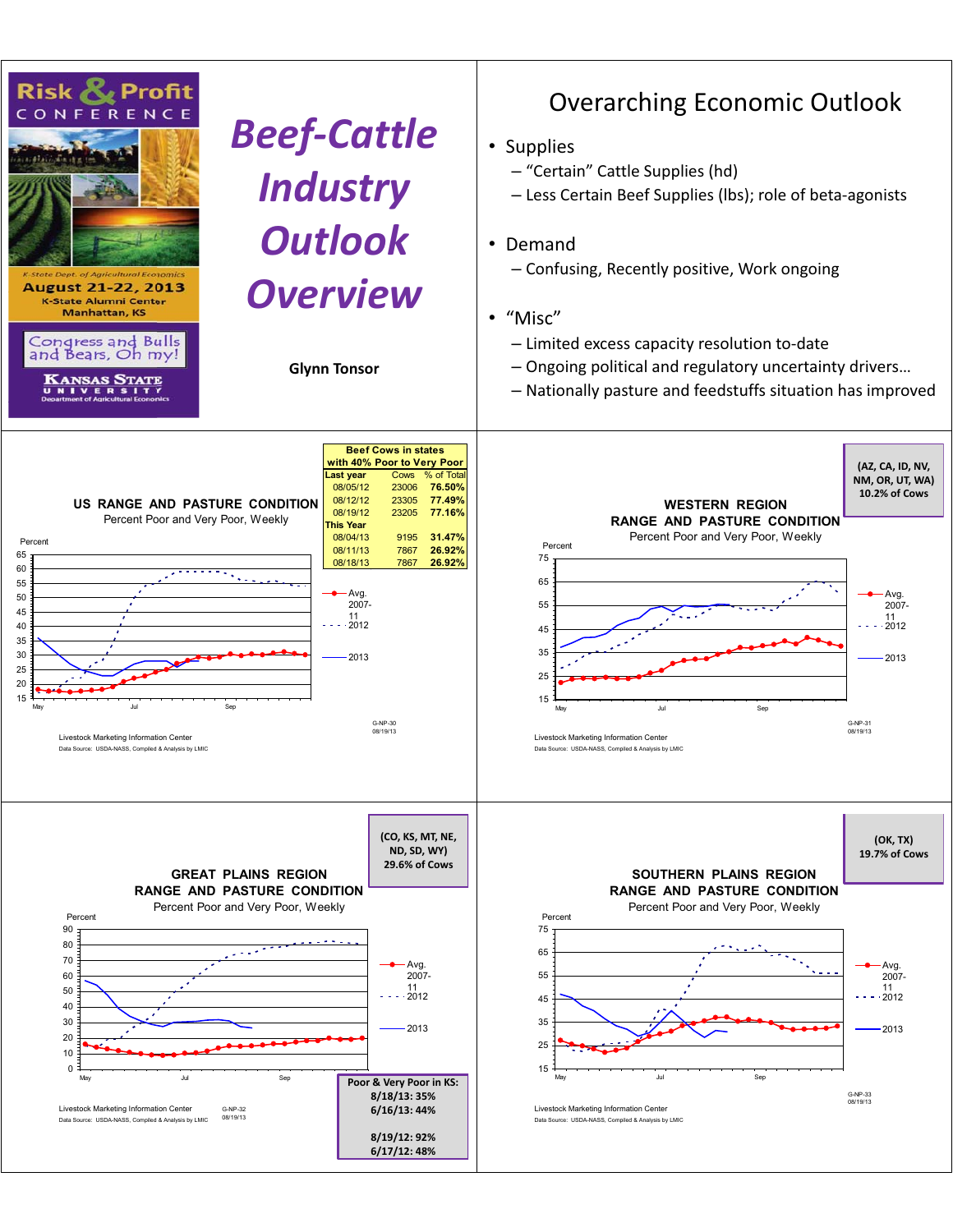

## Economic Outlook Overview : Cow-Calf

- Improving pastures (nationally), lower forage prices + higher calf prices…
- Are "current improvements" sufficient to trigger expansion?
	- To-date I'd say expansion has NOT been initiated
		- Wait for Jan. 2014 Cattle Inventory Report …
			-

|                 |                                        | <b>SOUTHEAST REGION</b>            | (AL, AR, FL, GA, KY,<br>LA, MS, NC, SC,<br>TN, VA, WV)<br>24.7% of Cows |
|-----------------|----------------------------------------|------------------------------------|-------------------------------------------------------------------------|
|                 | <b>RANGE AND PASTURE CONDITION</b>     |                                    |                                                                         |
| Percent         |                                        | Percent Poor and Very Poor, Weekly |                                                                         |
| 45              |                                        |                                    |                                                                         |
| 40              |                                        |                                    |                                                                         |
|                 |                                        |                                    | Avg.                                                                    |
|                 |                                        |                                    | 2007-                                                                   |
|                 |                                        |                                    | 11<br>2012                                                              |
| 20              |                                        |                                    |                                                                         |
| 15              |                                        |                                    | 2013                                                                    |
| 10              |                                        |                                    |                                                                         |
| 5               |                                        |                                    |                                                                         |
| $\Omega$<br>May | Jul                                    | Sep                                |                                                                         |
|                 |                                        |                                    | G-NP-36                                                                 |
|                 | Livestock Marketing Information Center |                                    | 08/19/13                                                                |

#### **Table 2. Heifers for Beef Cow Replacement (1,000 hd)**

| State / Region         | 1994  | 2004  | 2010  | 2013  | 1994<br>(% of US) | 2004<br>(% of US) | 2010<br>(% of US) | 2013<br>(% of US) |
|------------------------|-------|-------|-------|-------|-------------------|-------------------|-------------------|-------------------|
| <b>TX</b>              | 980   | 740   | 760   | 600   | 15.4%             | 13.4%             | 13.9%             | 11.2%             |
| <b>NE</b>              | 260   | 280   | 320   | 350   | 4.1%              | 5.1%              | 5.9%              | 6.5%              |
| <b>MO</b>              | 370   | 280   | 280   | 270   | 5.8%              | 5.1%              | 5.1%              | 5.0%              |
| OK                     | 345   | 370   | 405   | 280   | 5.4%              | 6.7%              | 7.4%              | 5.2%              |
| <b>SD</b>              | 280   | 290   | 285   | 315   | 4.4%              | 5.3%              | 5.2%              | 5.9%              |
| MT                     | 355   | 420   | 340   | 435   | 5.6%              | 7.6%              | 6.2%              | 8.1%              |
| <b>KS</b>              | 280   | 230   | 240   | 230   | 4.4%              | 4.2%              | 4.4%              | 4.3%              |
| KY                     | 205   | 160   | 150   | 150   | 3.2%              | 2.9%              | 2.8%              | 2.8%              |
| IA                     | 160   | 125   | 130   | 150   | 2.5%              | 2.3%              | 2.4%              | 2.8%              |
| <b>ND</b>              | 190   | 156   | 165   | 207   | 3.0%              | 2.8%              | 3.0%              | 3.9%              |
| <b>US</b>              | 6,364 | 5,508 | 5,451 | 5,361 |                   |                   |                   |                   |
| <b>Great Plains</b>    | 1,715 | 1,631 | 1,615 | 1,838 | 26.9%             | 29.6%             | 29.6%             | 34.3%             |
| Southeast              | 1,596 | 1,266 | 1,223 | 1,140 | 25.1%             | 23.0%             | 22.4%             | 21.3%             |
| <b>Southern Plains</b> | 1,325 | 1.110 | 1,165 | 880   | 20.8%             | 20.2%             | 21.4%             | 16.4%             |
| Cornbelt               | 873   | 777   | 752   | 779   | 13.7%             | 14.1%             | 13.8%             | 14.5%             |
| West                   | 749   | 630   | 599   | 603   | 11.8%             | 11.4%             | 11.0%             | 11.3%             |
| Northeast              | 107   | 94    | 97    | 120   | 1.7%              | 1.7%              | 1.8%              | 2.2%              |

Source: USDA data, compiled by LMIC, modified for presentation by Glynn Tonsor. Regions<br>— Ad hoc consensus of LMIC members on July 15<sup>th</sup> defined as: *Great Plains* (CO, KS, MT, NE, ND, SD, WY), *Southeast* (AL, AR, FL, GA LA, MS, NC, SC, TN, VA, WV), *Southern Plains* (OK, TX), *Cornbelt* (IL, IN, IA, MI, MN, MO, OH, WI ), and *West* (AK, AZ, CA, HI, ID, NV, NM, OR, UT, WA).

Originally posted in February 4, 2013 *In The Cattle Markets* article.



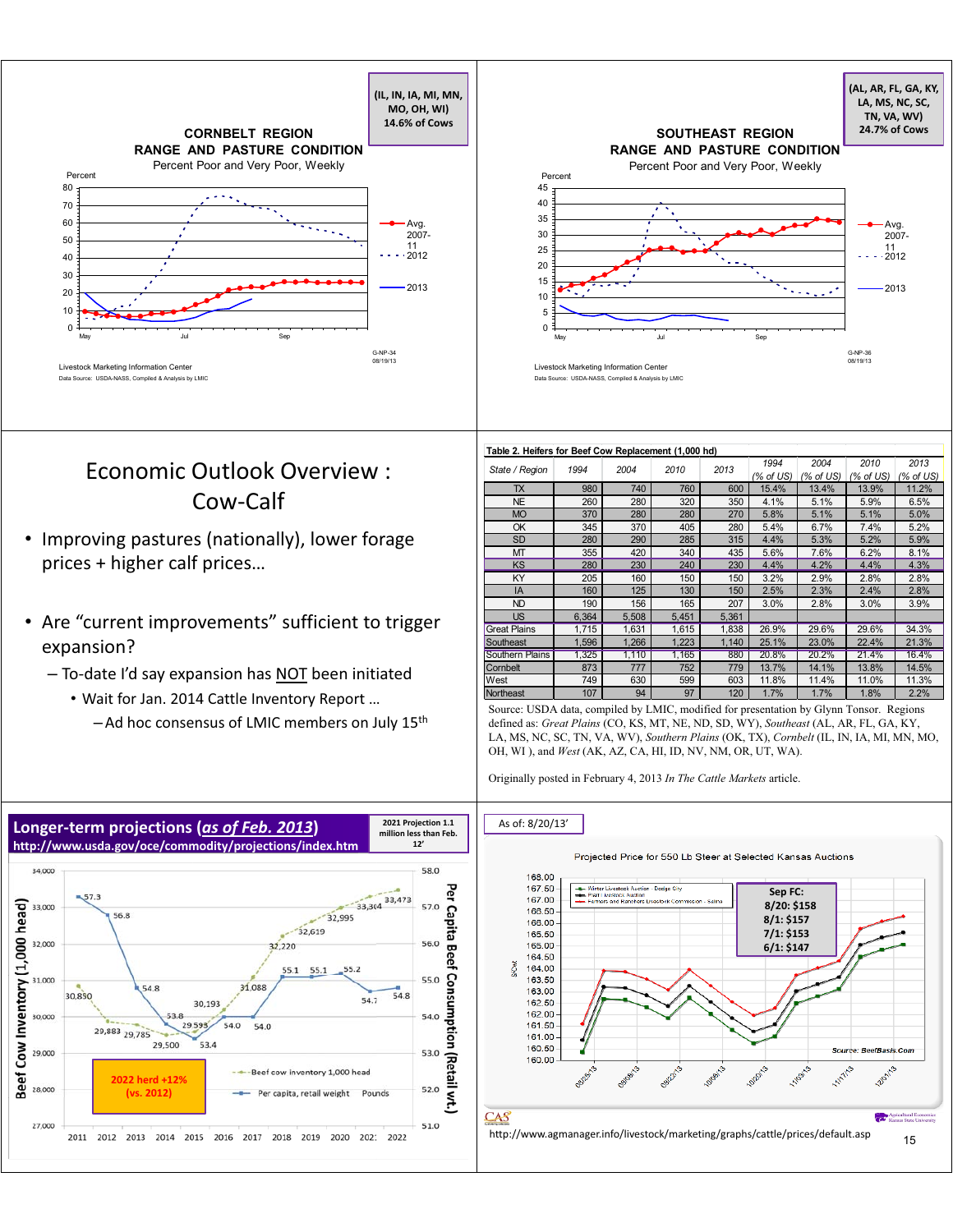

– http://www.beefbasis.com/ForecastingTools/ValueofGain/tabid/113 2/Default.aspx

<sup>22</sup> http://www.agmanager.info/livestock/marketing/graphs/cattle/prices/VOG.asp

for the Salina, KS market using BeefB.<br>is available at: BeefBasis.com

 $\frac{1}{2}$ 

*EXSTATE* 

ojection*s* dervi<br>Iated informat

d for the Salina

<u>CAS</u>

C-P-66 03/21/12

850 | 2.00

Value of

 $\frac{1}{15.78}$ 

 $$108.11$ 

\$122.47

\$126.74

\$131.12

\$124.66

8/21/2013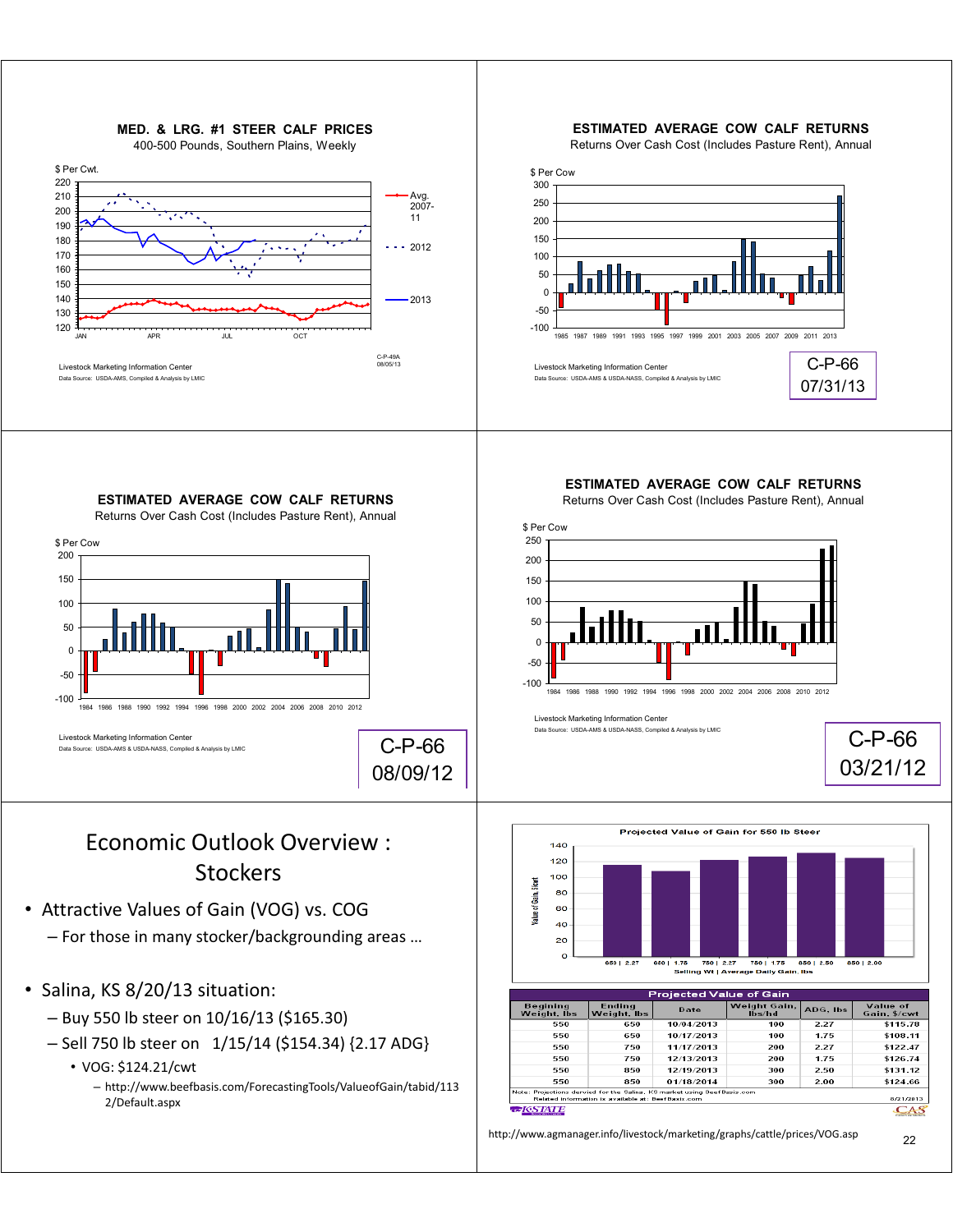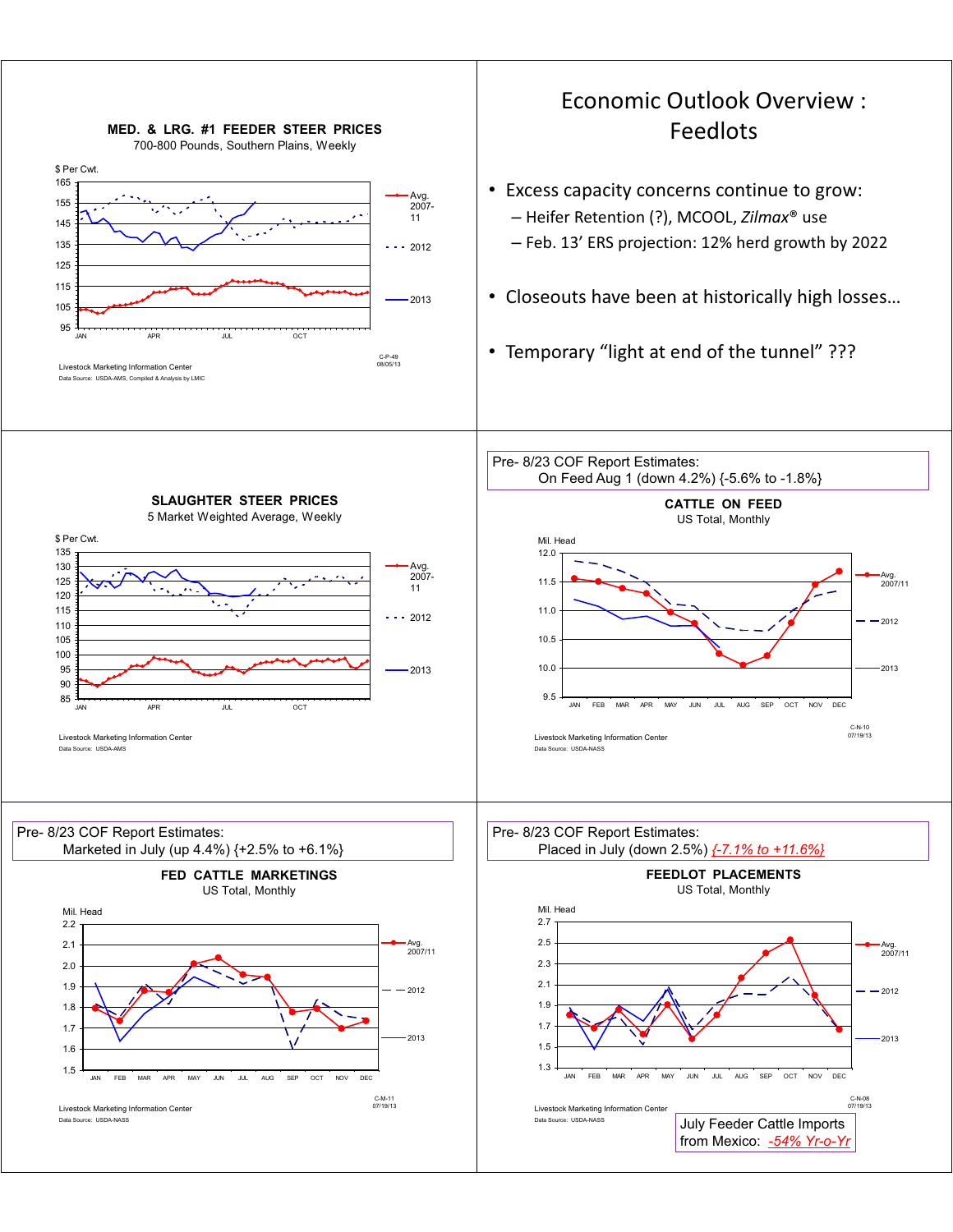|                                                                                                    |            |        |           | <b>Historical and Projected Kansas Feedlot Net Returns</b>  |                     |                               |                                            |  |
|----------------------------------------------------------------------------------------------------|------------|--------|-----------|-------------------------------------------------------------|---------------------|-------------------------------|--------------------------------------------|--|
| (as of 8/5/13')<br>(http://www.agmanager.info/livestock/marketing/outlook/newsletters/FinishingRet |            |        |           |                                                             |                     |                               | Oct LC:<br>8/20: \$128.30<br>8/1: \$124.50 |  |
| June 13': - \$211/steer                                                                            |            |        |           |                                                             |                     |                               | 7/1: \$126.25<br>6/1: \$122.75             |  |
| Table 1. Projected Values for Finishing Steers in Kansas Feedyards*                                |            |        |           |                                                             |                     |                               |                                            |  |
| Closeout<br>Mo-Yr                                                                                  | Net Return | FCOG** | Fed Price | Feeder Price                                                | Breakeven<br>FCOG** | Breakeven<br><b>Fed Price</b> | Breakeven<br><b>Feeder Price</b>           |  |
| $Jul-13$                                                                                           | $-158.61$  | 116.31 | 118.96    | 137.74                                                      | 87.88               | 130.48                        | 118.36                                     |  |
| Aug-13                                                                                             | $-45.54$   | 119.27 | 126.30    | 133.26                                                      | 110.66              | 129.55                        | 128.03                                     |  |
| $Sep-13$                                                                                           | $-15.22$   | 112.01 | 126.03    | 133.18                                                      | 108.94              | 127.12                        | 131.48                                     |  |
| $Oct-13$                                                                                           | 23.12      | 107.78 | 128.87    | 135.47                                                      | 112.46              | 127.22                        | 138.01                                     |  |
| Nov-13                                                                                             | 0.94       | 102.50 | 129.29    | 142.71                                                      | 102.68              | 129.22                        | 142.81                                     |  |
| $Dec-13$                                                                                           | $-11.93$   | 97.45  | 129.41    | 148.59                                                      | 95.29               | 130.25                        | 147.21                                     |  |
|                                                                                                    |            |        |           | <b>Representative Barometer for Trends in Profitability</b> |                     |                               |                                            |  |

## *Zilmax*® Use

- Beef production direction 'certain'
	- +/- 29 lbs on steer carcass; 23 lbs for heifers • *Zilmax*® adds 6-8 lbs more than *Optaflexx*®
- *Magnitude of impact is very uncertain*  – Ultimately, how does % of fed cattle on *Zilmax*®, *Optaflexx*®, Neither change? • *How long will these changes last???*
- Feedlots options vary – Does this reinforce broader ongoing movements "north" in the feedlot industry?
- August 19, 2013 Daily Livestock Report (DLR w/ CME Group): – Approval and proper usage of products is "necessary but not sufficient"…

### **Quarterly Forecasts**(LMIC: 08/12/13)

|         |                  | %Chg.    | Average | % Chg.   | Comm'l      | %Chg.    |
|---------|------------------|----------|---------|----------|-------------|----------|
| Year    | Comm'l           | from     | Dressed | from     | <b>Beef</b> | from     |
| Quarter | <b>Slaughter</b> | Year Ago | Weight  | Year Ago | Production  | Year Ago |
| 2012    |                  |          |         |          |             |          |
|         | 8,026            | $-3.5$   | 782.7   | 1.5      | 6,282       | $-2.0$   |
| H       | 8,309            | $-3.8$   | 779.0   | 2.6      | 6.473       | $-1.3$   |
| Ш       | 8,333            | $-4.6$   | 790.3   | 2.5      | 6,586       | $-2.2$   |
| M       | 8,283            | $-1.3$   | 793.5   | 2.6      | 6,572       | 1.3      |
| Year    | 32,951           | $-3.3$   | 786.4   | 23       | 25,913      | $-1.1$   |
| 2013    |                  |          |         |          |             |          |
|         | 7,779            | $-3.1$   | 793.4   | 1.4      | 6,172       | $-1.7$   |
| H       | 8,325            | 0.2      | 782.8   | 0.5      | 6,517       | 0.7      |
| Ш       | 8,112            | $-2.7$   | 796.1   | 0.7      | 6,458       | $-1.9$   |
| N       | 7,662            | $-7.5$   | 798.7   | 0.7      | 6,120       | $-6.9$   |
| Year    | 31,878           | $-3.3$   | 792.6   | 0.8      | 25,267      | $-2.5$   |
| 2014    |                  |          |         |          |             |          |
|         | 7,221            | $-7.2$   | 802.2   | 1.1      | 5,793       | $-6.1$   |
| II      | 7,749            | $-6.9$   | 791.1   | 1.1      | 6,130       | $-5.9$   |
| Ш       | 7,520            | $-7.3$   | 804.3   | 1.0      | 6,048       | $-6.3$   |
| N       | 7,151            | $-6.7$   | 805.9   | 0.9      | 5,763       | $-5.8$   |
| Year    | 29,641           | $-7.0$   | 800.7   | 1.0      | 23,734      | $-6.1$   |

#### **Quarterly Forecasts**(LMIC: 08/12/13)

|         | Live Sitr.  | % Chg.   | <b>Feeder Steer Price</b> |               |
|---------|-------------|----------|---------------------------|---------------|
| Year    | Steer Price | from     | <b>Southern Plains</b>    |               |
| Quarter | 5-Mkt Avg   | Year Ago |                           | 7-800# 5-600# |
| 2012    |             |          |                           |               |
|         | 125.30      | 13.8     | 154.25                    | 182.41        |
| Ш       | 120.91      | 7.2      | 152.65                    | 178.65        |
| Ш       | 119.69      | 4.9      | 141.82                    | 150.57        |
| M       | 125.54      | 2.9      | 146.50                    | 161.42        |
| Year    | 122.86      | 7.1      | 148.81                    | 168.26        |
| 2013    |             |          |                           |               |
|         | 125.51      | 0.2      | 142.41                    | 170.13        |
| ш       | 124.95      | 3.3      | 137.34                    | 159.71        |
| Ш       | 122-123     | 2.3      | 147-150                   | 165-168       |
| M       | 127-130     | 2.4      | 145-149                   | 163-168       |
| Year    | 125-126     | 2.1      | 143-145                   | 164-167       |
| 2014    |             |          |                           |               |
|         | 129-133     | 4.4      | 148-153                   | 173-180       |
| Ш       | 131-136     | 6.8      | 152-159                   | 179-188       |
| Ш       | 128-134     | 6.9      | 155-163                   | 175-186       |
| M       | 130-137     | 3.9      | 153-162                   | 171-184       |
| Year    | 130-134     | 5.2      | 153-158                   | 177-182       |





#### **COMMERCIAL PORK PRODUCTION Quarterly**



Livestock Marketing Information Center Data Source: USDA-NASS, Compiled & Analysis by LMIC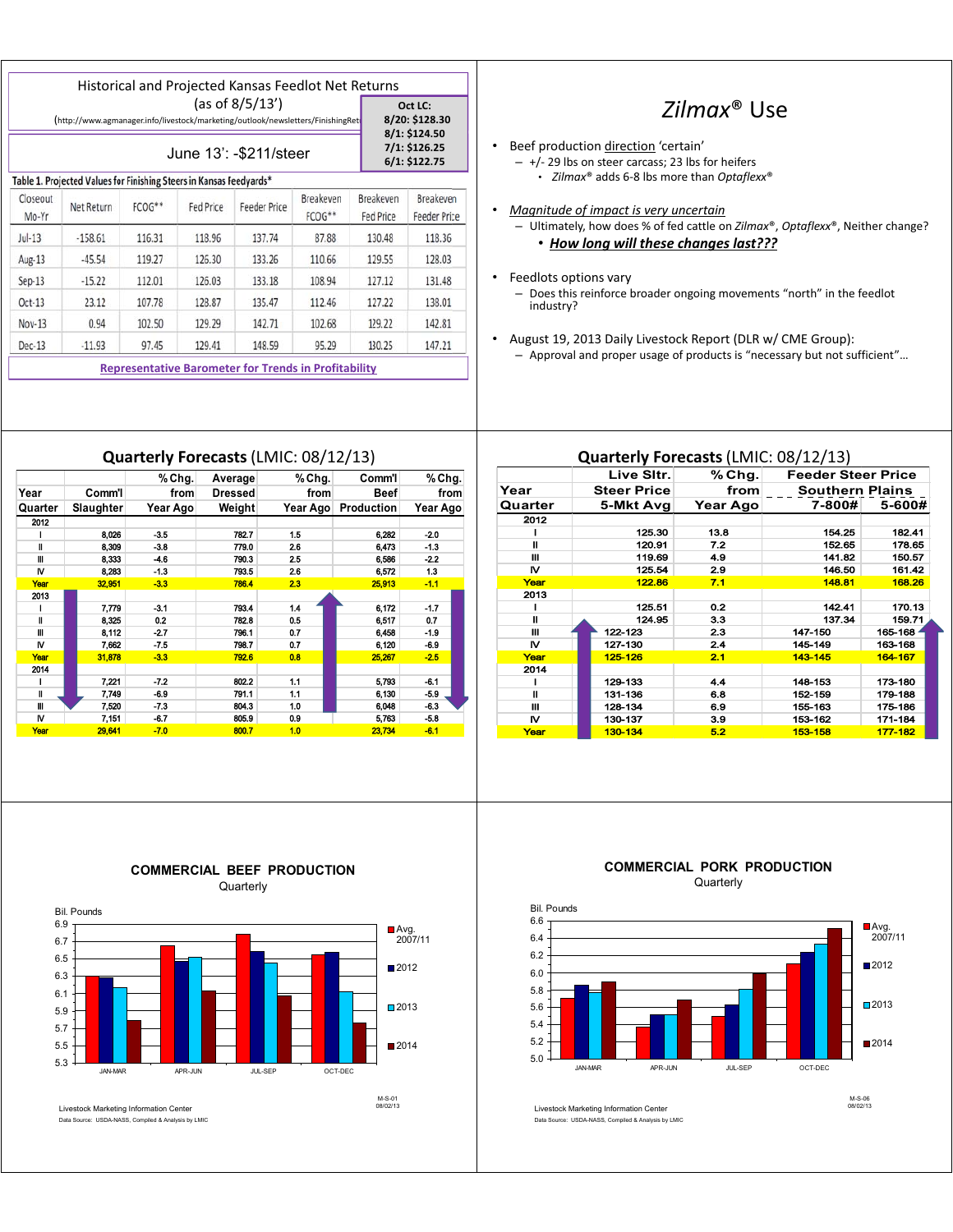

#### **TOTAL RED MEAT & POULTRY PRODUCTION Quarterly**



#### **Longer-term projections (***as of Feb. 2013***) http://www.usda.gov/oce/commodity/projections/index.htm**









CONF

**Profit** 

ERENCE

August 21-22, 2013

K-State Alumni Center Manhattan, KS

Congress and Bulls and Bears, Oh my!

KANSAS STATE

# **Beef Demand: Recent Determinants and Future Drivers**

**Ted Schroeder Glynn Tonsor James Mintert** 

**Research Project completed for the Cattlemen's Beef Board**

**http://www.beefboard.org/evaluation/130612 demanddeterminantstudy.asp**

*Tackling Big Issues in the U.S. Beef-Cattle Industry: An Interactive 'Clicker' Session*

> **Glynn Tonsor, Kansas State University**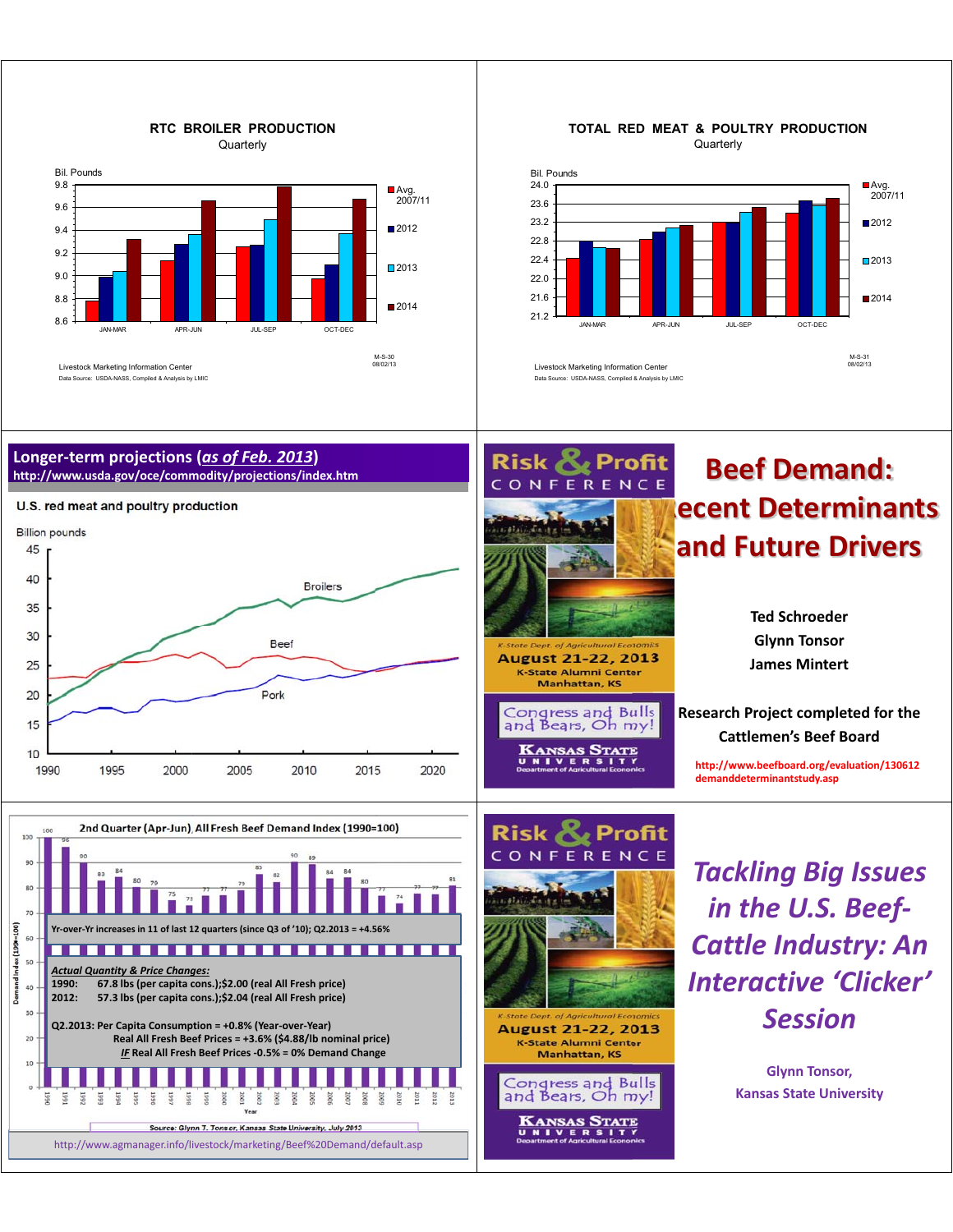# **Wrap-up Summary Thoughts**

- Opportunity exists in multiple venues
	- Herd expansion pending?
	- Value-added opportunities for sound management
	- Domestic demand strength warrants appreciation
	- Remain bullish on global demand going forward
- Current and Potential Threats also persist
	- Impact of Excess Capacity Resolution Lingers
	- Uncertainty on many fronts restricts investment
	- Several examples of "infighting" within the industry



## **Beef-Cattle Economics webinar series**

**Series of quarterly webinars on beef-cattle markets and other industry-related issues.**

#### **Remaining 2013 schedule (1:30 CST)**

**November 5** For details about specific topics and registering for webinars see additional information on AgManager.info AND http://www.meatingplace.com/Industry/Webinars

41

## **Receive Weekly Email Updates for AgManager.Info**

Receive Weekly Email Updates for AgManager.info:

Enter Email:

Submit Email

http://www.AgManager.info/Evaluation/Email.htm



### More information available at:



This presentation is available in PDF format at: http://www.agmanager.info/about/contributors/individual/tonsor.asp

> Glynn T. Tonsor Associate Professor Dept. of Agricultural Economics Kansas State University gtt@agecon.ksu.edu

**Utilize a Wealth of Information Available at AgManager.info**

42

## **About AgManager.info**

AgManager.info website is a comprehensive source of information, analysis, and decision-making tools for agricultural producers, agribusinesses, and others. The site serves as a clearinghouse for applied outreach information emanating from the Department of Agricultural Economics at Kansas State University. It was created by combining departmental and faculty sites as well as creating new features exclusive to the AgManager.info site. The goal of this coordination is to improve the organization of web-based material and allow greater access for agricultural producers and other clientele.



#### **BOXED BEEF CUTOUT VALUE**

Choice 600-900 Lbs. Carcass, Weekly